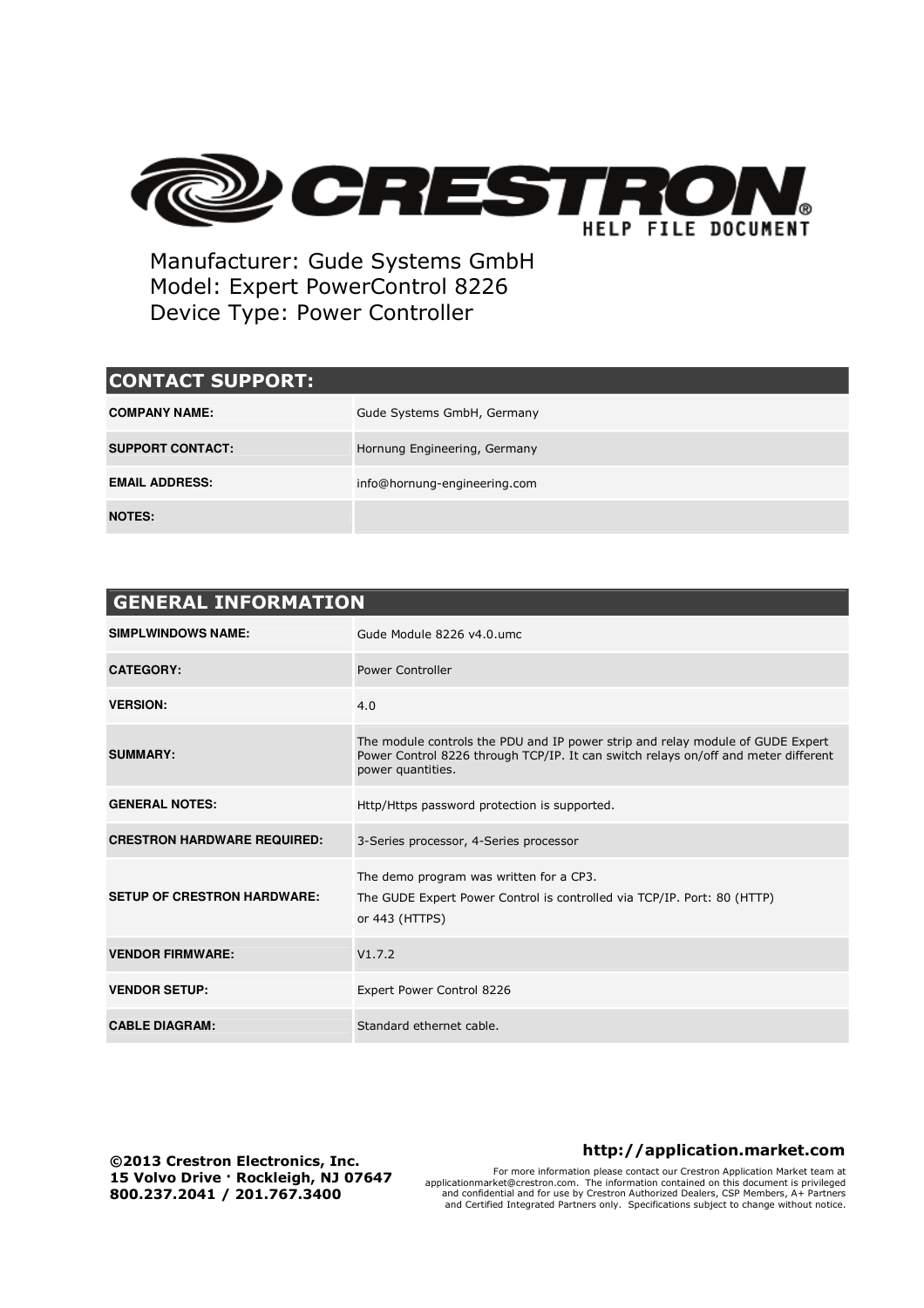

Manufacturer: Gude Systems GmbH Model: Expert PowerControl 8226 Device Type: Power Controller

| <b>CONTROL:</b>             |   |                                       |
|-----------------------------|---|---------------------------------------|
| <b>Signal/Function Name</b> |   |                                       |
| Enable_HTTPS                | D | Set the input to "1" to enable HTTPS. |
| Px_on                       | D | Press to switch the port x on.        |
| Px off                      | D | Press to switch the port x off.       |
| Px reset                    | D | Press to reset the port x.            |

| <b>FEEDBACK:</b> |   |                                                                          |  |  |
|------------------|---|--------------------------------------------------------------------------|--|--|
| Px_on_fb         | D | Indicates the port x is on.                                              |  |  |
| Px off fb        | D | Indicates the port x is off.                                             |  |  |
| Px name          | S | Indicates the current port name.                                         |  |  |
| Px voltage       | S | Indicates the voltage at the port x in V.                                |  |  |
| Px current       | S | Indicates the current consumption of port x in A.                        |  |  |
| Px power         | S | Indicates the power consumption of port x in W.                          |  |  |
| Px icurrent      | A | Indicates the current consumption of port x in mA.                       |  |  |
| Sx temperature   | S | Indicates the temperature measured by the external sensor x.             |  |  |
| Sx_humidity      | S | Indicates the humidity measured by the external sensor x.                |  |  |
| Sx pressure      | S | Indicates the pressure measured by the external sensor x.                |  |  |
| OVPX_ok          | D | Indicates the internal over-voltage-protection of the line-port x is ok. |  |  |
| LineX_Voltage    | S | Indicates the voltage at the line-port X in V.                           |  |  |

**©2013 Crestron Electronics, Inc. 15 Volvo Drive · Rockleigh, NJ 07647 800.237.2041 / 201.767.3400** 

## **http://application.market.com**

For more information please contact our Crestron Application Market team at applicationmarket@crestron.com. The information contained on this document is privileged and confidential and for use by Crestron Authorized Dealers, CSP Members, A+ Partners and Certified Integrated Partners only. Specifications subject to change without notice.